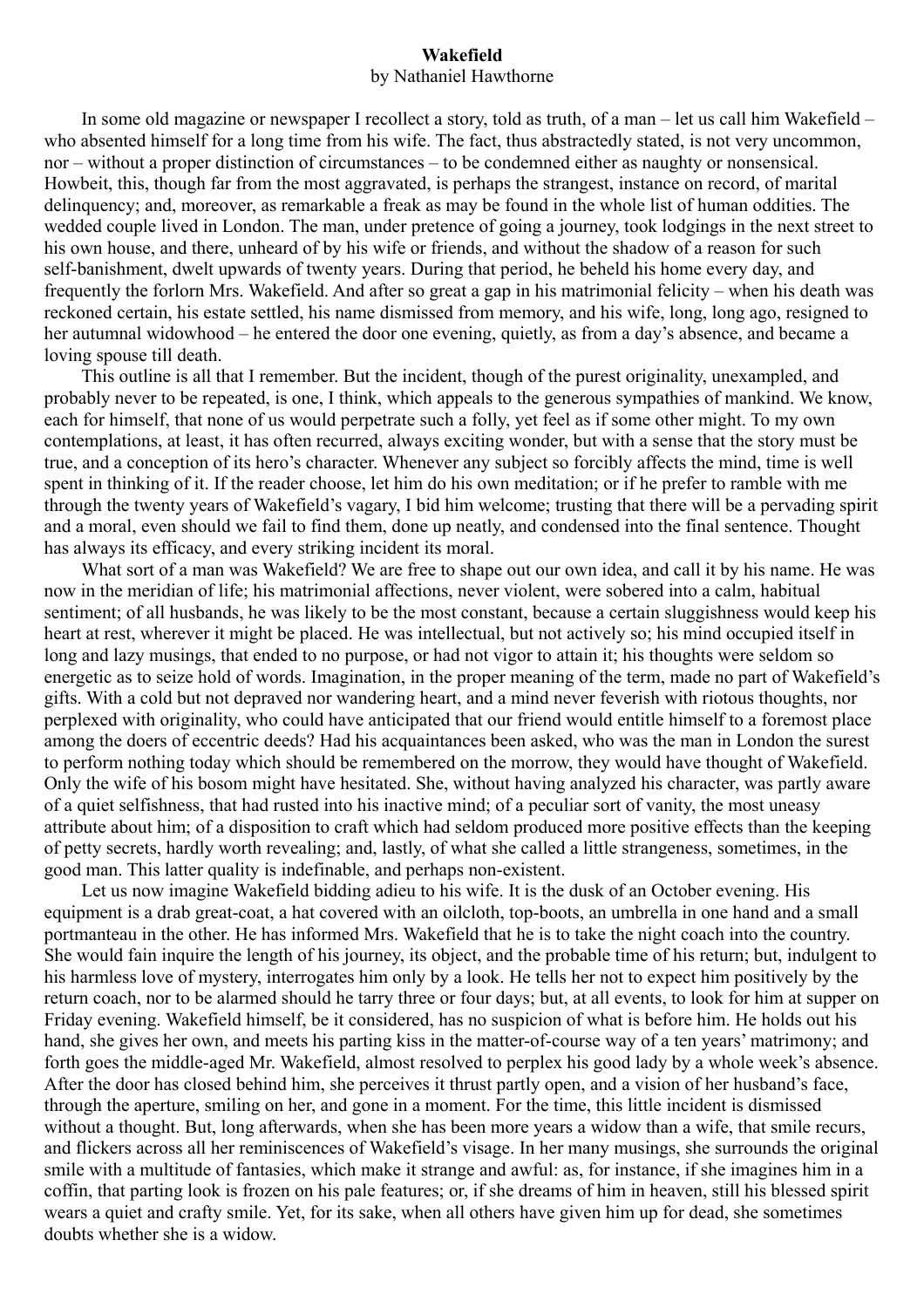But our business is with the husband. We must hurry after him along the street, ere he lose his individuality, and melt into the great mass of London life. It would be vain searching for him there. Let us follow close at his heels, therefore, until, after several superfluous turns and doublings, we find him comfortably established by the fireside of a small apartment, previously bespoken. He is in the next street to his own, and at his journey's end. He can scarcely trust his good fortune, in having got thither unperceived – recollecting that, at one time, he was delayed by the throng, in the very focus of a lighted lantern; and, again, there were footsteps that seemed to tread behind his own, distinct from the multitudinous tramp around him; and, anon, he heard a voice shouting afar, and fancied that it called his name. Doubtless, a dozen busybodies had been watching him, and told his wife the whole affair. Poor Wakefield! Little knowest thou thine own insignificance in this great world! No mortal eye but mine has traced thee. Go quietly to thy bed, foolish man: and, on the morrow, if thou wilt be wise, get thee home to good Mrs. Wakefield, and tell her the truth. Remove not thyself, even for a little week, from thy place in her chaste bosom. Were she, for a single moment, to deem thee dead, or lost, or lastingly divided from her, thou wouldst be woefully conscious of a change in thy true wife forever after. It is perilous to make a chasm in human affections; not that they gape so long and wide – but so quickly close again!

Almost repenting of his frolic, or whatever it may be termed, Wakefield lies down betimes, and starting from his first nap, spreads forth his arms into the wide and solitary waste of the unaccustomed bed. "No," – thinks he, gathering the bedclothes about him, – "I will not sleep alone another night."

In the morning he rises earlier than usual, and sets himself to consider what he really means to do. Such are his loose and rambling modes of thought that he has taken this very singular step with the consciousness of a purpose, indeed, but without being able to define it sufficiently for his own contemplation. The vagueness of the project, and the convulsive effort with which he plunges into the execution of it, are equally characteristic of a feeble-minded man. Wakefield sifts his ideas, however, as minutely as he may, and finds himself curious to know the progress of matters at home – how his exemplary wife will endure her widowhood of a week; and, briefly, how the little sphere of creatures and circumstances, in which he was a central object, will be affected by his removal. A morbid vanity, therefore, lies nearest the bottom of the affair. But, how is he to attain his ends? Not, certainly, by keeping close in this comfortable lodging, where, though he slept and awoke in the next street to his home, he is as effectually abroad as if the stage-coach had been whirling him away all night. Yet, should he reappear, the whole project is knocked in the head. His poor brains being hopelessly puzzled with this dilemma, he at length ventures out, partly resolving to cross the head of the street, and send one hasty glance towards his forsaken domicile. Habit – for he is a man of habits – takes him by the hand, and guides him, wholly unaware, to his own door, where, just at the critical moment, he is aroused by the scraping of his foot upon the step. Wakefield! whither are you going?

At that instant his fate was turning on the pivot. Little dreaming of the doom to which his first backward step devotes him, he hurries away, breathless with agitation hitherto unfelt, and hardly dares turn his head at the distant corner. Can it be that nobody caught sight of him? Will not the whole household – the decent Mrs. Wakefield, the smart maid servant, and the dirty little footboy – raise a hue and cry, through London streets, in pursuit of their fugitive lord and master? Wonderful escape! He gathers courage to pause and look homeward, but is perplexed with a sense of change about the familiar edifice, such as affects us all, when, after a separation of months or years, we again see some hill or lake, or work of art, with which we were friends of old. In ordinary cases, this indescribable impression is caused by the comparison and contrast between our imperfect reminiscences and the reality. In Wakefield, the magic of a single night has wrought a similar transformation, because, in that brief period, a great moral change has been effected. But this is a secret from himself. Before leaving the spot, he catches a far and momentary glimpse of his wife, passing athwart the front window, with her face turned towards the head of the street. The crafty nincompoop takes to his heels, scared with the idea that, among a thousand such atoms of mortality, her eye must have detected him. Right glad is his heart, though his brain be somewhat dizzy, when he finds himself by the coal fire of his lodgings.

So much for the commencement of this long whimwham. After the initial conception, and the stirring up of the man's sluggish temperament to put it in practice, the whole matter evolves itself in a natural train. We may suppose him, as the result of deep deliberation, buying a new wig, of reddish hair, and selecting sundry garments, in a fashion unlike his customary suit of brown, from a Jew's old-clothes bag. It is accomplished. Wakefield is another man. The new system being now established, a retrograde movement to the old would be almost as difficult as the step that placed him in his unparalleled position. Furthermore, he is rendered obstinate by a sulkiness occasionally incident to his temper, and brought on at present by the inadequate sensation which he conceives to have been produced in the bosom of Mrs. Wakefield. He will not go back until she be frightened half to death. Well; twice or thrice has she passed before his sight, each time with a heavier step, a paler cheek, and more anxious brow; and in the third week of his non-appearance he detects a portent of evil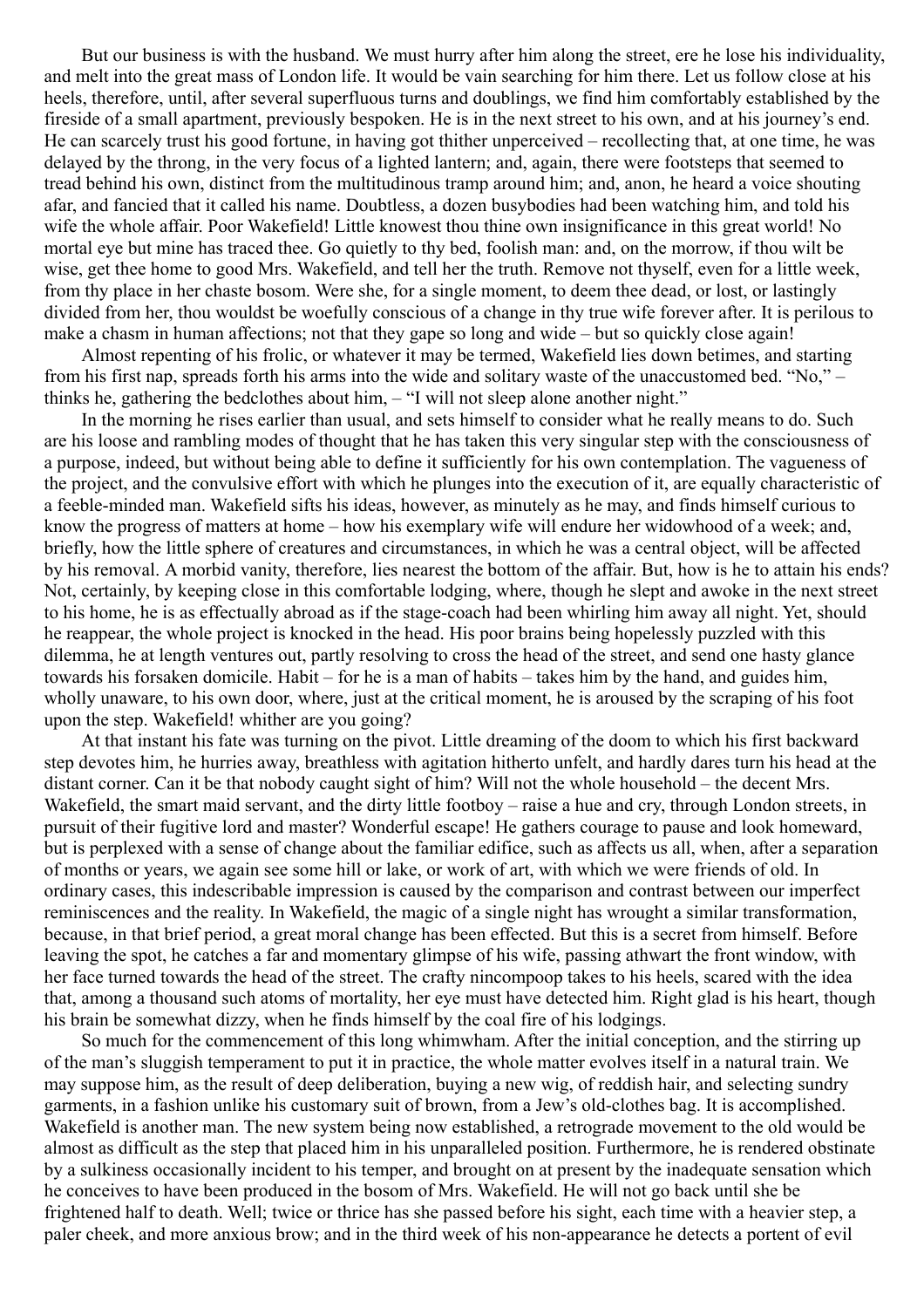entering the house, in the guise of an apothecary. Next day the knocker is muffled. Towards nightfall comes the chariot of a physician, and deposits its big-wigged and solemn burden at Wakefield's door, whence, after a quarter of an hour's visit, he emerges, perchance the herald of a funeral. Dear woman! Will she die? By this time, Wakefield is excited to something like energy of feeling, but still lingers away from his wife's bedside, pleading with his conscience that she must not be disturbed at such a juncture. If aught else restrains him, he does not know it. In the course of a few weeks she gradually recovers; the crisis is over; her heart is sad, perhaps, but quiet; and, let him return soon or late, it will never be feverish for him again. Such ideas glimmer through the midst of Wakefield's mind, and render him indistinctly conscious that an almost impassable gulf divides his hired apartment from his former home. "It is but in the next street!" he sometimes says. Fool! it is in another world. Hitherto, he has put off his return from one particular day to another; henceforward, he leaves the precise time undetermined. Not tomorrow – probably next week – pretty soon. Poor man! The dead have nearly as much chance of revisiting their earthly homes as the self-banished Wakefield.

Would that I had a folio to write, instead of an article of a dozen pages! Then might I exemplify how an influence beyond our control lays its strong hand on every deed which we do, and weaves its consequences into an iron tissue of necessity. Wakefield is spell-bound. We must leave him for ten years or so, to haunt around his house, without once crossing the threshold, and to be faithful to his wife, with all the affection of which his heart is capable, while he is slowly fading out of hers. Long since, it must be remarked, he had lost the perception of singularity in his conduct.

Now for a scene! Amid the throng of a London street we distinguish a man, now waxing elderly, with few characteristics to attract careless observers, yet bearing, in his whole aspect, the handwriting of no common fate, for such as have the skill to read it. He is meagre; his low and narrow forehead is deeply wrinkled; his eyes, small and lustreless, sometimes wander apprehensively about him, but oftener seem to look inward. He bends his head, and moves with an indescribable obliquity of gait, as if unwilling to display his full front to the world. Watch him long enough to see what we have described, and you will allow that circumstances – which often produce remarkable men from nature's ordinary handiwork – have produced one such here. Next, leaving him to sidle along the footwalk, cast your eyes in the opposite direction, where a portly female, considerably in the wane of life, with a prayer-book in her hand, is proceeding to yonder church. She has the placid mien of settled widowhood. Her regrets have either died away, or have become so essential to her heart, that they would be poorly exchanged for joy. Just as the lean man and well-conditioned woman are passing, a slight obstruction occurs, and brings these two figures directly in contact. Their hands touch; the pressure of the crowd forces her bosom against his shoulder; they stand, face to face, staring into each other's eyes. After a ten years' separation, thus Wakefield meets his wife!

The throng eddies away, and carries them asunder. The sober widow, resuming her former pace, proceeds to church, but pauses in the portal, and throws a perplexed glance along the street. She passes in, however, opening her prayer-book as she goes. And the man! with so wild a face that busy and selfish London stands to gaze after him, he hurries to his lodgings, bolts the door, and throws himself upon the bed. The latent feelings of years break out; his feeble mind acquires a brief energy from their strength; all the miserable strangeness of his life is revealed to him at a glance: and he cries out, passionately, "Wakefield! Wakefield! You are mad!"

Perhaps he was so. The singularity of his situation must have so moulded him to himself, that, considered in regard to his fellow-creatures and the business of life, he could not be said to possess his right mind. He had contrived, or rather he had happened, to dissever himself from the world – to vanish – to give up his place and privileges with living men, without being admitted among the dead. The life of a hermit is nowise parallel to his. He was in the bustle of the city, as of old; but the crowd swept by and saw him not; he was, we may figuratively say, always beside his wife and at his hearth, yet must never feel the warmth of the one nor the affection of the other. It was Wakefield's unprecedented fate to retain his original share of human sympathies, and to be still involved in human interests, while he had lost his reciprocal influence on them. It would be a most curious speculation to trace out the effect of such circumstances on his heart and intellect, separately, and in unison. Yet, changed as he was, he would seldom be conscious of it, but deem himself the same man as ever; glimpses of the truth indeed. would come, but only for the moment; and still he would keep saying, "I shall soon go back!" – nor reflect that he had been saying so for twenty years.

I conceive, also, that these twenty years would appear, in the retrospect, scarcely longer than the week to which Wakefield had at first limited his absence. He would look on the affair as no more than an interlude in the main business of his life. When, after a little while more, he should deem it time to reenter his parlor, his wife would clap her hands for joy, on beholding the middle-aged Mr. Wakefield. Alas, what a mistake! Would Time but await the close of our favorite follies, we should be young men, all of us, and till Doomsday.

One evening, in the twentieth year since he vanished, Wakefield is taking his customary walk towards the